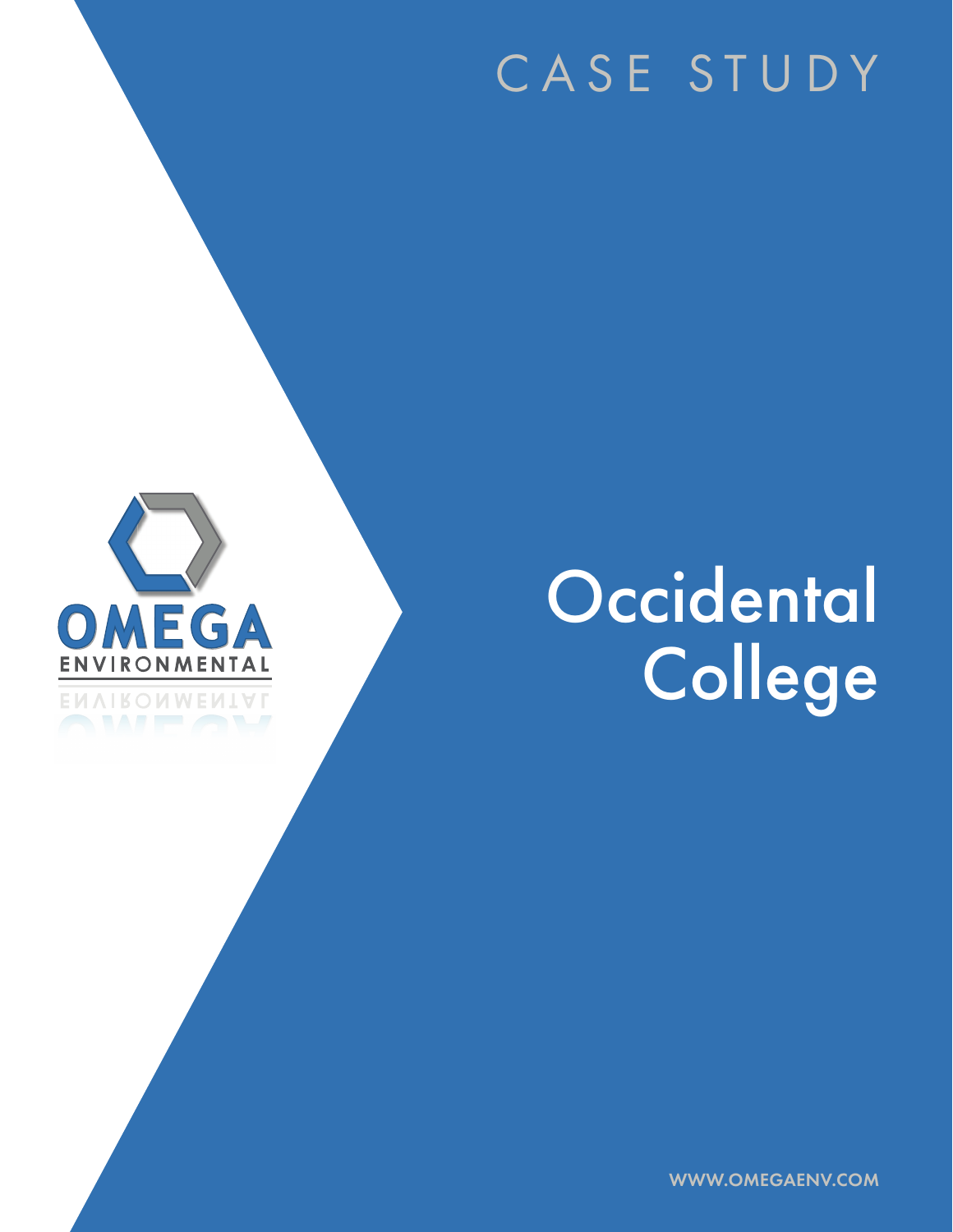## CASE STUDY

Omega Environmental Asbestos Removal for Occidental College Eliminates the Health Hazard & Saves \$900,000 in the Process



#### THE PROBLEM

Occidental College's Swan Hall was built in 1914 and had sustained damage from numerous earthquakes throughout the years. When the college commissioned a \$21 million renovation project to remodel the hall and ensure that it would be seismically sound, the project also included demolition and asbestos and lead removal.

Asbestos and lead paint was found throughout the building, in insulation, electrical joints, mechanical joints for piping and sewer, and both wall and floor surfaces. Asbestos-containing drywall, ceilings, stucco, and flooring, as well as the lead paint, had to be removed before the seismic work could be done.

The college solicited quotes from a handful of other environmental remediation firms, but the project's construction manager thought they were overpriced. The construction manager turned to Omega Environmental principal, Steve Rosas., whom he'd worked with on several other projects. Within two weeks, Rosas provided an estimate that was \$900,000 less.

The construction manager drilled down into the estimates. "When I see a discrepancy in quoted numbers, I ask the middle guy all about scope. I interview the low guy to get clarification and verification," he said. "Omega Environmental actually had better staging and completion times than the other guys, and time is money so I factored that into the cost. I interviewed both companies with the college to show due diligence, and so they could choose a responsible company. They chose Omega Environmental."

Rosas "is a straight shooter," the construction manager said. "He wants to make a reasonable profit, do a good job and then move on a rarity in our industry."

**NOTE:** Omega Environmental does not try to win projects based on price. With over 200 years of collective experience in the assessment and remediation of asbestos, lead and other hazardous materials, the company's quotes are driven by expertise into how to produce the best results as efficiently as possible. While the company is not typically the high bidder, it is rarely the lowest.

#### THE SOLUTION

After 4.5 months, the work was completed. "Omega had a great crew on the job—as many as 25 because Omega has access to available talent," the construction manager recalled. "They were very prudent on what they were doing. Hazardous material exposure was limited, nothing went outside and all tests were successful—the AQMD was satisfied. Omega is top drawer—you don't have to worry about Steve and his people performing professionally and safely."

*"Omega had a great crew on the job becasue they have access to available talent."*